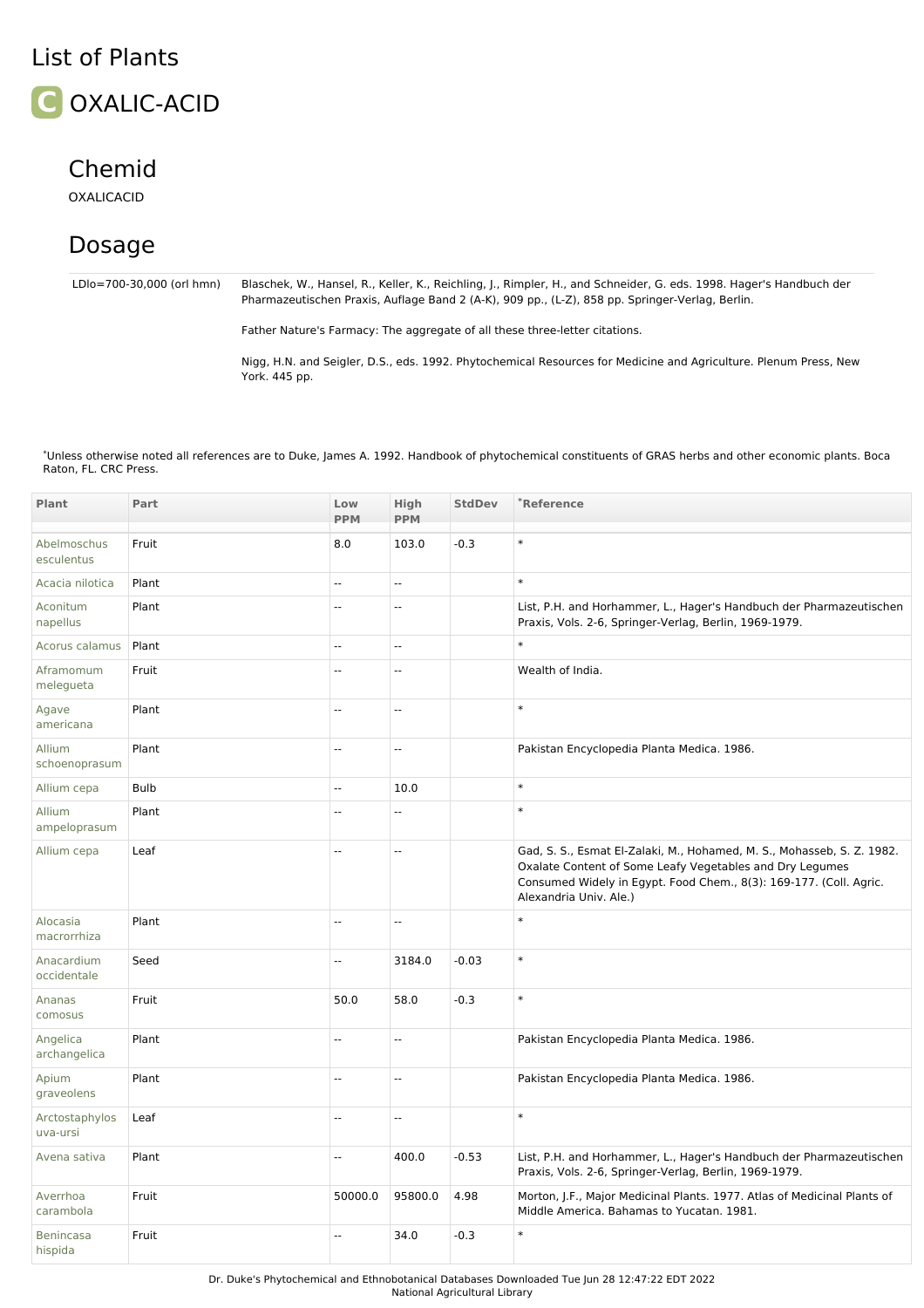| Beta vulgaris                                   | Root        | Ξ.                       | 404.0                 | $-0.4$  | Watt, J.M. and Breyer-Brandwijk, M.G. 1962. The Medicinal and<br>Poisonous Plants of Southern and Eastern Africa. E. & S. Livingstone,<br>Ltd. Edinburg & London. 1457 pp. |
|-------------------------------------------------|-------------|--------------------------|-----------------------|---------|----------------------------------------------------------------------------------------------------------------------------------------------------------------------------|
| <b>Brassica</b><br>oleracea var.<br>capitata I. | Leaf        | 30.0                     | 350.0                 | $-0.47$ | $\ast$                                                                                                                                                                     |
| <b>Brassica</b><br>oleracea var.<br>botrytis I. | Plant       | $\overline{\phantom{a}}$ | 68.0                  | $-0.54$ | $\ast$                                                                                                                                                                     |
| Brassica juncea                                 | Leaf        | Ξ.                       | 1287.0                | $-0.44$ | Watt, J.M. and Breyer-Brandwijk, M.G. 1962. The Medicinal and<br>Poisonous Plants of Southern and Eastern Africa. E. & S. Livingstone,<br>Ltd. Edinburg & London. 1457 pp. |
| Byrsonima<br>crassifolia                        | <b>Bark</b> | --                       | 27300.0               |         | Morton, J.F., Major Medicinal Plants. 1977. Atlas of Medicinal Plants of<br>Middle America. Bahamas to Yucatan. 1981.                                                      |
| Camellia<br>sinensis                            | Leaf        | 2192.0                   | 10000.0               | $-0.18$ | $\ast$                                                                                                                                                                     |
| Capparis<br>spinosa                             | Plant       | --                       | --                    |         | $\ast$                                                                                                                                                                     |
| Capsella bursa-<br>pastoris                     | Plant       | Ξ.                       | Ш,                    |         | $\ast$                                                                                                                                                                     |
| Capsicum<br>frutescens                          | Fruit       | Ξ.                       | Ξ.                    |         | $\ast$                                                                                                                                                                     |
| Capsicum<br>annuum                              | Fruit       | 257.0                    | 1171.0                | $-0.24$ | Watt, J.M. and Breyer-Brandwijk, M.G. 1962. The Medicinal and<br>Poisonous Plants of Southern and Eastern Africa. E. & S. Livingstone,<br>Ltd. Edinburg & London. 1457 pp. |
| Chenopodium<br>album                            | Plant       |                          | 140000.0 300000.0 2.0 |         | $\ast$                                                                                                                                                                     |
| Cicer arietinum                                 | Seed        | --                       | 24.0                  | $-0.67$ | Watt, J.M. and Breyer-Brandwijk, M.G. 1962. The Medicinal and<br>Poisonous Plants of Southern and Eastern Africa. E. & S. Livingstone,<br>Ltd. Edinburg & London. 1457 pp. |
| Cinnamomum<br>verum                             | <b>Bark</b> | $\overline{\phantom{a}}$ | Ξ.                    |         | $\ast$                                                                                                                                                                     |
| Citrus<br>aurantiifolia                         | Fruit       | $\overline{\phantom{a}}$ | Щ,                    |         | $\ast$                                                                                                                                                                     |
| Citrus sinensis                                 | Fruit       | Ξ.                       | 87.0                  | $-0.3$  | Watt, J.M. and Breyer-Brandwijk, M.G. 1962. The Medicinal and<br>Poisonous Plants of Southern and Eastern Africa. E. & S. Livingstone,<br>Ltd. Edinburg & London. 1457 pp. |
| Citrus reticulata                               | Fruit       | $\overline{\phantom{a}}$ | --                    |         | $\ast$                                                                                                                                                                     |
| Citrus paradisi                                 | Plant       | $\overline{\phantom{a}}$ | Ш,                    |         | $\ast$                                                                                                                                                                     |
| Coffea arabica                                  | Fruit       | $\cdots$                 | 154.0                 | $-0.3$  | Watt, J.M. and Breyer-Brandwijk, M.G. 1962. The Medicinal and<br>Poisonous Plants of Southern and Eastern Africa. E. & S. Livingstone,<br>Ltd. Edinburg & London. 1457 pp. |
| Colocasia<br>esculenta                          | Root        | Ξ.                       | 1334.0                | 0.19    | $\ast$                                                                                                                                                                     |
| Coriandrum<br>sativum                           | Fruit       | $\overline{\phantom{a}}$ | 120.0                 | $-0.3$  | $\ast$                                                                                                                                                                     |
| Coriandrum<br>sativum                           | Leaf        | Ξ.                       | 50.0                  | $-0.47$ | Watt, J.M. and Breyer-Brandwijk, M.G. 1962. The Medicinal and<br>Poisonous Plants of Southern and Eastern Africa. E. & S. Livingstone,<br>Ltd. Edinburg & London. 1457 pp. |
| Crataegus<br>rhipidophylla                      | <b>Bark</b> | $\overline{\phantom{a}}$ | --                    |         | $\ast$                                                                                                                                                                     |
| Crataegus<br>rhipidophylla                      | Fruit       | $\overline{a}$           | u.                    |         | List, P.H. and Horhammer, L., Hager's Handbuch der Pharmazeutischen<br>Praxis, Vols. 2-6, Springer-Verlag, Berlin, 1969-1979.                                              |
| Crataegus<br>laevigata                          | Fruit       | --                       | --                    |         | List, P.H. and Horhammer, L., Hager's Handbuch der Pharmazeutischen<br>Praxis, Vols. 2-6, Springer-Verlag, Berlin, 1969-1979.                                              |
| Crataegus<br>laevigata                          | <b>Bark</b> | --                       | Ξ.                    |         | $\ast$                                                                                                                                                                     |
| Cucurbita pepo                                  | Juice       | --                       | 400.0                 |         | List, P.H. and Horhammer, L., Hager's Handbuch der Pharmazeutischen<br>Praxis, Vols. 2-6, Springer-Verlag, Berlin, 1969-1979.                                              |
| Daucus carota                                   | Root        | --                       | 56.0                  | $-0.63$ | $\ast$                                                                                                                                                                     |
| Ephedra sinica                                  | Shoot       | Ξ.                       | Щ,                    |         | Jim Duke's personal files.                                                                                                                                                 |
| Equisetum<br>arvense                            | Plant       | ٠.                       | Ц.                    |         | CRC Handbook of Medicinal Herbs and/or CRC Handbook of Proximate<br>Analyses                                                                                               |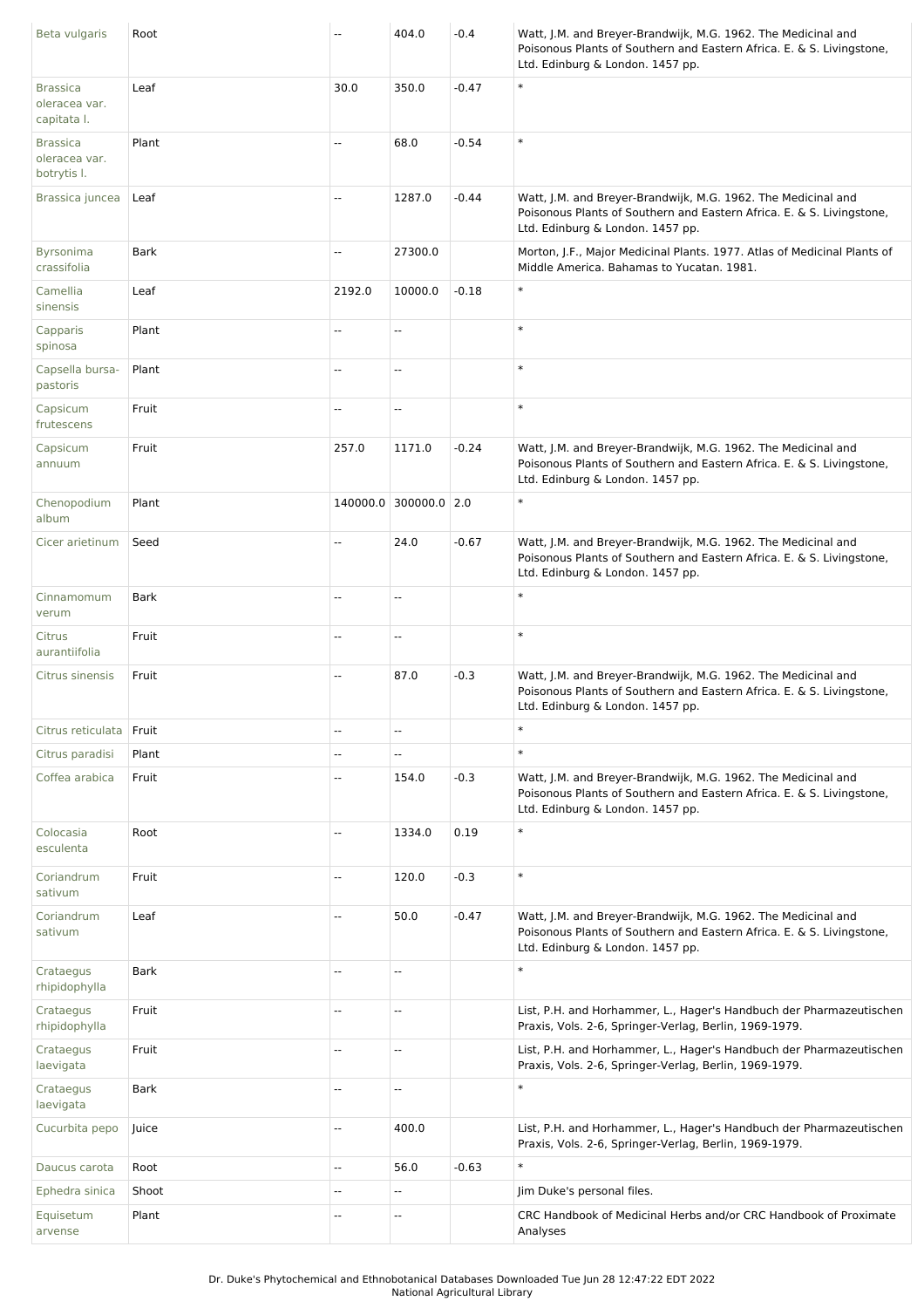| Eucalyptus<br>citriodora     | Bark          |                          |               |         | $\ast$                                                                                                                                                                                                                                                                         |
|------------------------------|---------------|--------------------------|---------------|---------|--------------------------------------------------------------------------------------------------------------------------------------------------------------------------------------------------------------------------------------------------------------------------------|
| Fagopyrum<br>esculentum      | Leaf          | --                       | 111000.0 2.78 |         | List, P.H. and Horhammer, L., Hager's Handbuch der Pharmazeutischen<br>Praxis, Vols. 2-6, Springer-Verlag, Berlin, 1969-1979.                                                                                                                                                  |
| Ficus carica                 | Fruit         | --                       | Щ,            |         | $\ast$                                                                                                                                                                                                                                                                         |
| Ficus carica                 | Fruit Juice   | ٠.                       | --            |         | Shiraishi, S. C., Kawakami, K., Widodo, S. E., Shiraishi, M., Kitazaki, M.<br>1996. Organic acid profiles in the juice of fig fruits. Journal of the<br>Faculty of Agriculture Kyushu University, 41(1-2): 29-33.                                                              |
| Glycine max                  | Seed          | --                       | 770.0         | $-0.52$ | $\ast$                                                                                                                                                                                                                                                                         |
| Glycine max                  | Root          | --                       | --            |         | List, P.H. and Horhammer, L., Hager's Handbuch der Pharmazeutischen<br>Praxis, Vols. 2-6, Springer-Verlag, Berlin, 1969-1979.                                                                                                                                                  |
| Glycyrrhiza<br>glabra        | Plant         | ÷.                       | u.            |         | $\ast$                                                                                                                                                                                                                                                                         |
| Haematoxylum<br>campechianum | Wood          | --                       | --            |         | ANON. 1948-1976. The Wealth of India raw materials. Publications and<br>Information Directorate, CSIR, New Delhi. 11 volumes.                                                                                                                                                  |
| Hibiscus<br>sabdariffa       | Flower        | --                       | --            |         | List, P.H. and Horhammer, L., Hager's Handbuch der Pharmazeutischen<br>Praxis, Vols. 2-6, Springer-Verlag, Berlin, 1969-1979.                                                                                                                                                  |
| Ipomoea<br>batatas           | Root          | $\overline{\phantom{a}}$ | 1000.0        | $-0.02$ | $\ast$                                                                                                                                                                                                                                                                         |
| Juniperus<br>communis        | Leaf          | $\overline{\phantom{a}}$ | Ξ.            |         | $\ast$                                                                                                                                                                                                                                                                         |
| Kalanchoe<br>pinnata         | Plant         | --                       | --            |         | Tramil                                                                                                                                                                                                                                                                         |
| Kalanchoe<br>daegrimontiana  | Plant         | --                       | ۵.            |         | $\ast$                                                                                                                                                                                                                                                                         |
| Lactuca sativa               | Leaf          | 110.0                    | 136.0         | $-0.47$ | $\ast$                                                                                                                                                                                                                                                                         |
| Lactuca virosa               | Latex Exudate | $\overline{\phantom{a}}$ | 10000.0       |         | $\ast$                                                                                                                                                                                                                                                                         |
| Lactuca scariola             | Latex Exudate | --                       | --            |         | $\ast$                                                                                                                                                                                                                                                                         |
| Ledum palustre               | Plant         | --                       | Ξ.            |         | $\ast$                                                                                                                                                                                                                                                                         |
| Lens culinaris               | Seed          | --                       | 212.0         | $-0.63$ | Watt, J.M. and Breyer-Brandwijk, M.G. 1962. The Medicinal and<br>Poisonous Plants of Southern and Eastern Africa. E. & S. Livingstone,<br>Ltd. Edinburg & London. 1457 pp.                                                                                                     |
| Lupinus albus                | Seed          | ÷.                       | Ш,            |         | $\ast$                                                                                                                                                                                                                                                                         |
| Lycopersicon<br>esculentum   | Fruit         | 36.0                     | 263.0         | $-0.29$ | $\ast$                                                                                                                                                                                                                                                                         |
| Malus<br>domestica           | Plant         | Щ,                       | Ш,            |         | $\ast$                                                                                                                                                                                                                                                                         |
| Mangifera<br>indica          | Fruit         | Ξ.                       | 300.0         | $-0.29$ | $\ast$                                                                                                                                                                                                                                                                         |
| Manihot<br>esculenta         | Root          | Щ,                       | 171.0         | $-0.55$ | $\ast$                                                                                                                                                                                                                                                                         |
| Medicago sativa              | Plant         | Ξ.                       | Щ,            |         | Leung, A. Y. and Foster, S. 1995. Encyclopedia of Common Natural<br>Ingredients 2nd Ed. John Wiley & Sons, New York. 649 pp.                                                                                                                                                   |
| Mentha spicata               | Leaf          | --                       | 38.0          | $-0.48$ | Watt, J.M. and Breyer-Brandwijk, M.G. 1962. The Medicinal and<br>Poisonous Plants of Southern and Eastern Africa. E. & S. Livingstone,<br>Ltd. Edinburg & London. 1457 pp.                                                                                                     |
| Momordica<br>charantia       | Fruit         | u.                       | 5.0           | $-0.31$ | Watt, J.M. and Breyer-Brandwijk, M.G. 1962. The Medicinal and<br>Poisonous Plants of Southern and Eastern Africa. E. & S. Livingstone,<br>Ltd. Edinburg & London. 1457 pp.                                                                                                     |
| Moringa oleifera   Leaf      |               | $\overline{\phantom{a}}$ | 1010.0        | $-0.45$ | $\ast$                                                                                                                                                                                                                                                                         |
| Moringa oleifera   Fruit     |               | $\overline{\phantom{a}}$ | 1010.0        | $-0.25$ | $\ast$                                                                                                                                                                                                                                                                         |
| Morus alba                   | Leaf          | Ξ.                       | u.            |         | $\ast$                                                                                                                                                                                                                                                                         |
| Murraya sp                   | Fruit         | 22.0                     | 5240.0        | $-0.02$ | $\ast$                                                                                                                                                                                                                                                                         |
| Murraya<br>koenigii          | Leaf          | --                       | 1320.0        | $-0.44$ | =ICMR(Indian Council of Medical Research).1976. Medicinal Plants of<br>India. Vol. 1. Indian Council of Med. Res. Cambridge Printing Works, New<br>Delhi.487 pp;ICMR.1987.Medicinal Plants of India.Vol.2.Indian Council of<br>Med. Res.Cambr. Printing Works, New Delhi.600pp |
| Musa x<br>paradisiaca        | Fruit         | 22.0                     | 5240.0        | $-0.02$ | Watt, J.M. and Breyer-Brandwijk, M.G. 1962. The Medicinal and<br>Poisonous Plants of Southern and Eastern Africa. E. & S. Livingstone,<br>Ltd. Edinburg & London. 1457 pp.                                                                                                     |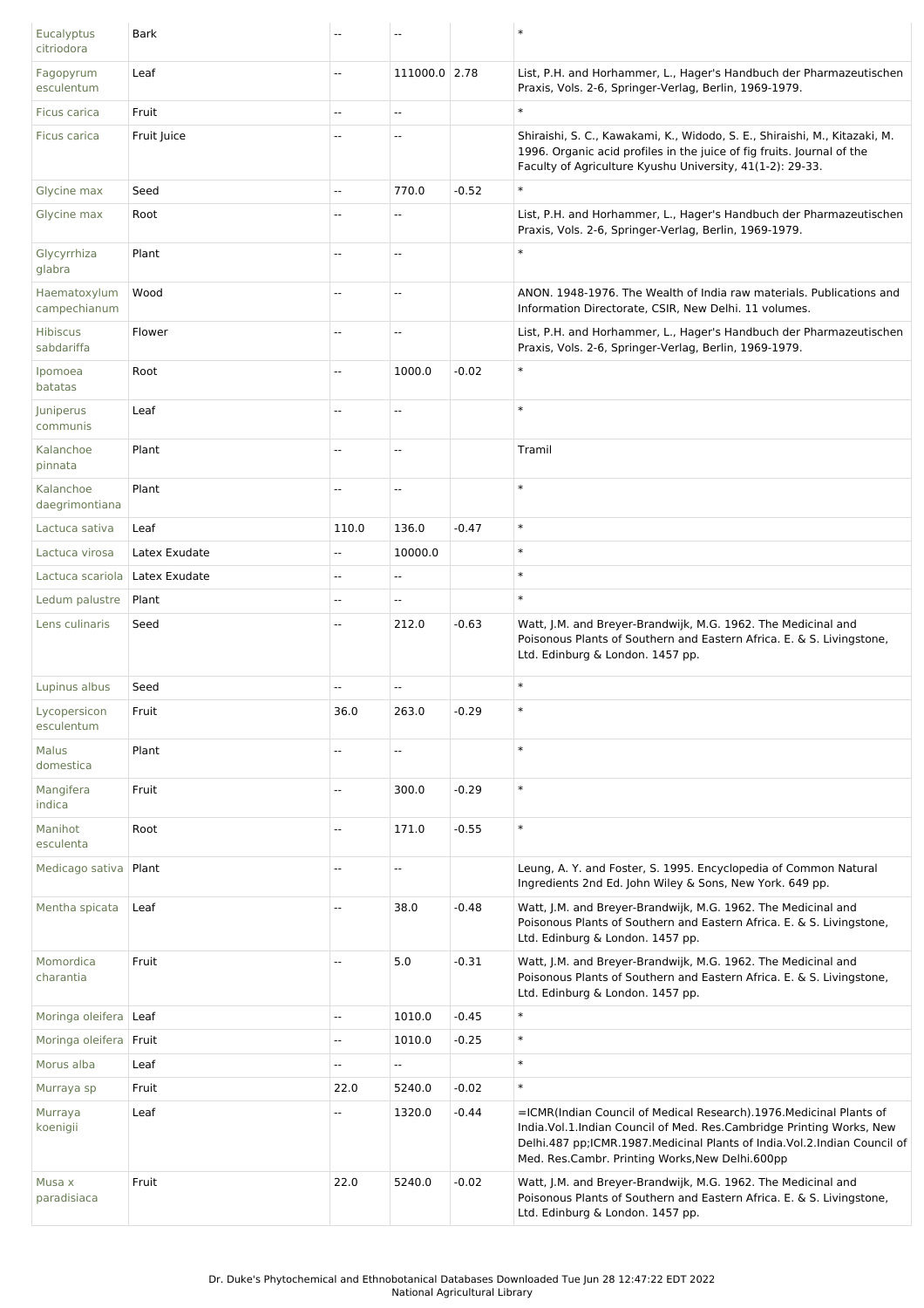| Musa x<br>paradisiaca          | Leaf    |                          |                          |         | Rizk, A.F.M. and Al-Nowaihi, A.S., The Phytochemistry of the<br>Horticultural Plants of Qatar, Scientific and Applied Research Centre,<br>University of Qatar.             |
|--------------------------------|---------|--------------------------|--------------------------|---------|----------------------------------------------------------------------------------------------------------------------------------------------------------------------------|
| Nicotiana<br>tabacum           | Leaf    | ш,                       | --                       |         | ANON. 1948-1976. The Wealth of India raw materials. Publications and<br>Information Directorate, CSIR, New Delhi. 11 volumes.                                              |
| Opuntia ficus-<br>indica       | Fruit   | $\overline{\phantom{a}}$ | --                       |         | $\ast$                                                                                                                                                                     |
| Oryza sativa                   | Seed    | $\mathbf{u}$             | 46.0                     | $-0.67$ | $\ast$                                                                                                                                                                     |
| Papaver<br>somniferum          | Seed    | $\overline{\phantom{a}}$ | 16200.0                  | 2.63    | ANON. 1948-1976. The Wealth of India raw materials. Publications and<br>Information Directorate, CSIR, New Delhi. 11 volumes.                                              |
| Parthenocissus<br>quinquefolia | Fruit   | --                       | 20000.0                  | 0.8     | $\ast$                                                                                                                                                                     |
| Pastinaca sativa               | Root    | $\mathbb{L}$             | 205.0                    | $-0.53$ | $\ast$                                                                                                                                                                     |
| Phaseolus<br>vulgaris          | Fruit   | ш,                       | 312.0                    | $-0.29$ | Watt, J.M. and Breyer-Brandwijk, M.G. 1962. The Medicinal and<br>Poisonous Plants of Southern and Eastern Africa. E. & S. Livingstone,<br>Ltd. Edinburg & London. 1457 pp. |
| Phoenix<br>dactylifera         | Seed    | Ξ.                       | Ξ.                       |         | ANON. 1948-1976. The Wealth of India raw materials. Publications and<br>Information Directorate, CSIR, New Delhi. 11 volumes.                                              |
| Physalis<br>ixocarpa           | Fruit   | 109.0                    | 536.0                    | $-0.28$ | $\ast$                                                                                                                                                                     |
| Piper nigrum                   | Fruit   | 4000.0                   | 34000.0                  | 1.57    | ANON. 1948-1976. The Wealth of India raw materials. Publications and<br>Information Directorate, CSIR, New Delhi. 11 volumes.                                              |
| Piper<br>methysticum           | Root    | $\overline{a}$           | --                       |         | Madaus, G. 1976. Lehrbuch der Biologischen Hilfmittel. Vol,. 1-3. 2862<br>pp. (+ 144 p. index). Georg Olms Verlag, Hildescheim. Reprint of 1938<br>Madaus.                 |
| Piper betel                    | Leaf    | $\overline{\phantom{a}}$ | Ξ.                       |         | $\ast$                                                                                                                                                                     |
| Pisum sativum                  | Fruit   | $\mathbb{L}$             | 60.0                     | $-0.3$  | $\ast$                                                                                                                                                                     |
| Plantago<br>psyllium           | Seed    | $\overline{a}$           | Ξ.                       |         | $\ast$                                                                                                                                                                     |
| Plectranthus<br>amboinicus     | Leaf    | $\overline{\phantom{a}}$ | Ξ.                       |         | List, P.H. and Horhammer, L., Hager's Handbuch der Pharmazeutischen<br>Praxis, Vols. 2-6, Springer-Verlag, Berlin, 1969-1979.                                              |
| Polygonum<br>hydropiperoides   | Plant   | $\overline{\phantom{a}}$ | 44                       |         | $\ast$                                                                                                                                                                     |
| Portulaca<br>oleracea          | Plant   | 1679.0                   | 16790.0                  | $-0.39$ | $\ast$                                                                                                                                                                     |
| Prunus persica                 | Hh      | --                       | 10.0                     |         |                                                                                                                                                                            |
| Prunus persica                 | Plant   | $\mathbb{L}$             | 10.0                     | $-0.54$ | List, P.H. and Horhammer, L., Hager's Handbuch der Pharmazeutischen<br>Praxis, Vols. 2-6, Springer-Verlag, Berlin, 1969-1979.                                              |
| Prunus dulcis                  | Seed    | Ξ.                       | 4073.0                   | 0.16    | Watt, J.M. and Breyer-Brandwijk, M.G. 1962. The Medicinal and<br>Poisonous Plants of Southern and Eastern Africa. E. & S. Livingstone,<br>Ltd. Edinburg & London. 1457 pp. |
| Psidium<br>guajava             | Fruit   | Ξ.                       | 140.0                    | $-0.3$  | ANON. 1948-1976. The Wealth of India raw materials. Publications and<br>Information Directorate, CSIR, New Delhi. 11 volumes.                                              |
| Punica<br>granatum             | Fruit   | $\overline{\phantom{a}}$ | 140.0                    | $-0.3$  | $\ast$                                                                                                                                                                     |
| Raphanus<br>sativus            | Root    | $\mathbb{L}$             | 92.0                     | $-0.6$  | $\ast$                                                                                                                                                                     |
| Rheum<br>officinale            | Rhizome | $\overline{\phantom{a}}$ | --                       |         | $\ast$                                                                                                                                                                     |
| Rheum<br>rhabarbarum           | Leaf    | 3000.0                   | 11000.0                  | $-0.15$ | $\ast$                                                                                                                                                                     |
| Rheum<br>rhabarbarum           | Pt      | 4400.0                   | 13360.0                  |         | $\ast$                                                                                                                                                                     |
| Ribes rubrum                   | Fruit   | $\overline{\phantom{a}}$ | ۰.                       |         | $\ast$                                                                                                                                                                     |
| Ribes nigrum                   | Fruit   | $\overline{\phantom{a}}$ | 200.0                    | $-0.3$  | $\ast$                                                                                                                                                                     |
| Ribes uva-<br>crispa           | Fruit   | $\overline{\phantom{a}}$ | Ξ.                       |         | $\ast$                                                                                                                                                                     |
| <b>Rubus</b><br>fruticosus     | Leaf    | $\overline{\phantom{a}}$ | $\overline{\phantom{a}}$ |         | $\ast$                                                                                                                                                                     |
| Rumex acetosa                  | Leaf    | $\overline{\phantom{a}}$ | 3000.0                   | $-0.39$ | $\ast$                                                                                                                                                                     |
| Rumex crispus                  | Root    | $\overline{\phantom{a}}$ | --                       |         | Pedersen, M. 1987. Nutritional Herbology. Pederson Publishing.<br>Bountiful, Utah. 377 pp.                                                                                 |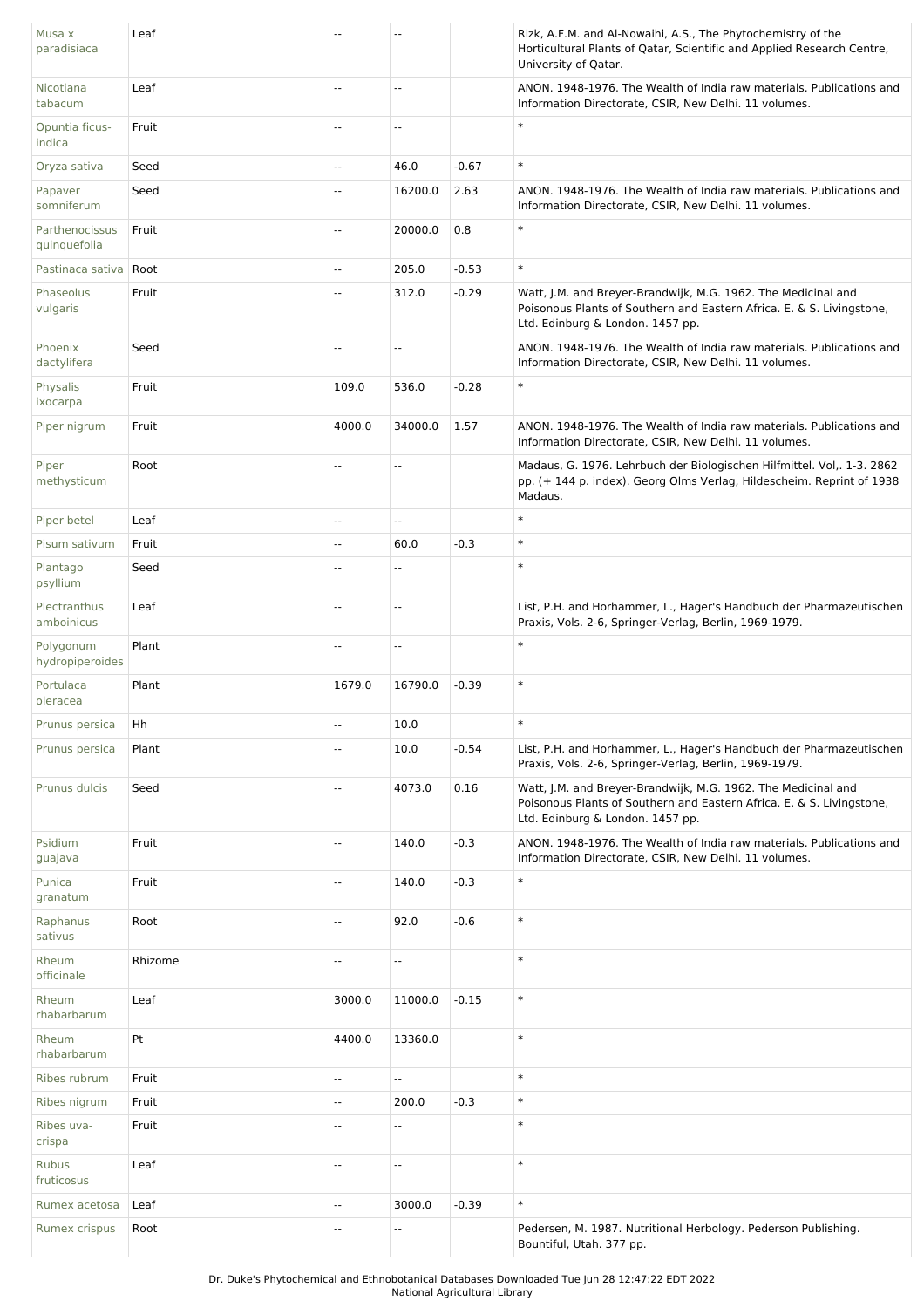| Rumex crispus                    | Leaf        | 5170.0                   | 6970.0  | $-0.27$ | $\ast$                                                                                                                                                                                                           |
|----------------------------------|-------------|--------------------------|---------|---------|------------------------------------------------------------------------------------------------------------------------------------------------------------------------------------------------------------------|
| Rumex<br>acetosella              | Plant       | $\overline{\phantom{a}}$ | Ξ.      |         | $\ast$                                                                                                                                                                                                           |
| Salvia officinalis   Plant       |             | $\overline{\phantom{a}}$ | u.      |         | $\ast$                                                                                                                                                                                                           |
| Sambucus nigra   Fruit           |             | Ξ.                       | 410.0   | $-0.28$ | $\ast$                                                                                                                                                                                                           |
| Sechium edule                    | Fruit       | u.                       | 340.0   | $-0.29$ | $\ast$                                                                                                                                                                                                           |
| Sesamum<br>indicum               | Seed        | --                       | -−      |         | $\ast$                                                                                                                                                                                                           |
| Sinapis alba                     | Seed        | --                       | Ξ.      |         | $\ast$                                                                                                                                                                                                           |
| Solanum<br>melongena             | Fruit       | --                       | 291.0   | $-0.29$ | $\ast$                                                                                                                                                                                                           |
| Solanum<br>tuberosum             | Tuber       | Ξ.                       | 150.0   |         | $\ast$                                                                                                                                                                                                           |
| Sophora<br>pachycarpa            | Leaf        | $\overline{\phantom{a}}$ | Щ,      |         | $\ast$                                                                                                                                                                                                           |
| Spinacia<br>oleracea             | Leaf        | 5000.0                   | 93900.0 | 2.28    | $\ast$                                                                                                                                                                                                           |
| Stellaria media                  | Shoot       | 2950.0                   | 4330.0  |         | $\ast$                                                                                                                                                                                                           |
| Syzygium<br>cumini               | Fruit       | $\overline{\phantom{a}}$ | Щ,      |         | Morton, J.F., Major Medicinal Plants. 1977. Atlas of Medicinal Plants of<br>Middle America. Bahamas to Yucatan. 1981.                                                                                            |
| Tamarindus<br>indica             | Leaf        | 1000.0                   | 1960.0  | $-0.42$ | $\ast$                                                                                                                                                                                                           |
| Tamarindus<br>indica             | Fruit       | Ξ.                       | Ш,      |         | ANON, 1948-1976. The Wealth of India raw materials. Publications and<br>Information Directorate, CSIR, New Delhi. 11 volumes.                                                                                    |
| Taraxacum<br>officinale          | Leaf        | Ξ.                       | 1700.0  | $-0.43$ | Hansel, R., Keller, K., Rimpler, H., and Schneider, G. eds. 1992. Hager's<br>Handbuch der Pharmazeutischen Praxis, Drogen (A-D), 1209 pp., 1993<br>(E-O), 970 pp., 1994 (P-Z), 1196 pp. Springer-Verlag, Berlin. |
| Terminalia<br>arjuna             | <b>Bark</b> | --                       | Ц.      |         | Bharadwaj, K., Chandra, V. 1983. Comparative Incidence of Calcium<br>Oxalate as a Source of Oxalic Acid in Barks of Seven Species of<br>Terminalia. Biol. Mem. 8 1/2: 54-62.                                     |
| Terminalia<br>bellirica          | <b>Bark</b> | --                       | --      |         | Bharadwaj, K., Chandra, V. 1983. Comparative Incidence of Calcium<br>Oxalate as a Source of Oxalic Acid in Barks of Seven Species of<br>Terminalia. Biol. Mem. 8 1/2: 54-62.                                     |
| Terminalia<br>bellirica          | Fruit       | $\overline{a}$           | u.      |         | ANON. 1948-1976. The Wealth of India raw materials. Publications and<br>Information Directorate, CSIR, New Delhi. 11 volumes.                                                                                    |
| Terminalia<br>chebula            | <b>Bark</b> | Ц.                       | Ц.      |         | Bharadwaj, K., Chandra, V. 1983. Comparative Incidence of Calcium<br>Oxalate as a Source of Oxalic Acid in Barks of Seven Species of<br>Terminalia. Biol. Mem. 8 1/2: 54-62.                                     |
| Terminalia<br>catappa            | Bark        | --                       | --      |         | Bharadwaj, K., Chandra, V. 1983. Comparative Incidence of Calcium<br>Oxalate as a Source of Oxalic Acid in Barks of Seven Species of<br>Terminalia. Biol. Mem. 8 1/2: 54-62.                                     |
| Theobroma<br>cacao               | Seed        | 1520.0                   | 5000.0  | 0.34    | $\ast$                                                                                                                                                                                                           |
| Trichosanthes<br>anguina         | Fruit       | 10.0                     | 340.0   | $-0.29$ | $\ast$                                                                                                                                                                                                           |
| Trifolium<br>pratense            | Plant       | --                       | --      |         | $\ast$                                                                                                                                                                                                           |
| Trigonella<br>foenum-<br>graecum | Leaf        | --                       | --      |         | $\ast$                                                                                                                                                                                                           |
| Triticum<br>aestivum             | Fruit       | Ξ.                       | 111.0   | $-0.3$  | $\ast$                                                                                                                                                                                                           |
| Tropaeolum<br>majus              | Shoot       | $\overline{\phantom{a}}$ | Ξ.      |         | $\ast$                                                                                                                                                                                                           |
| Tulipa<br>gesneriana             | <b>Bulb</b> | $\overline{\phantom{a}}$ | Щ,      |         | List, P.H. and Horhammer, L., Hager's Handbuch der Pharmazeutischen<br>Praxis, Vols. 2-6, Springer-Verlag, Berlin, 1969-1979.                                                                                    |
| Urtica dioica                    | Plant       | --                       | Ξ.      |         | $\ast$                                                                                                                                                                                                           |
| Vaccinium<br>myrtillus           | Leaf        | --                       | --      |         | List, P.H. and Horhammer, L., Hager's Handbuch der Pharmazeutischen<br>Praxis, Vols. 2-6, Springer-Verlag, Berlin, 1969-1979.                                                                                    |
| Vaccinium<br>macrocarpon         | Fruit       | $\overline{\phantom{a}}$ | --      |         | Duke, J. A. Writeups or information summaries on approximately 2,000<br>economic plants, USDA, ARS, Beltsville, MD 20705.                                                                                        |
| Vanilla<br>planifolia            | Fruit       | --                       | Ξ.      |         | List, P.H. and Horhammer, L., Hager's Handbuch der Pharmazeutischen<br>Praxis, Vols. 2-6, Springer-Verlag, Berlin, 1969-1979.                                                                                    |

Dr. Duke's Phytochemical and Ethnobotanical Databases Downloaded Tue Jun 28 12:47:22 EDT 2022

National Agricultural Library